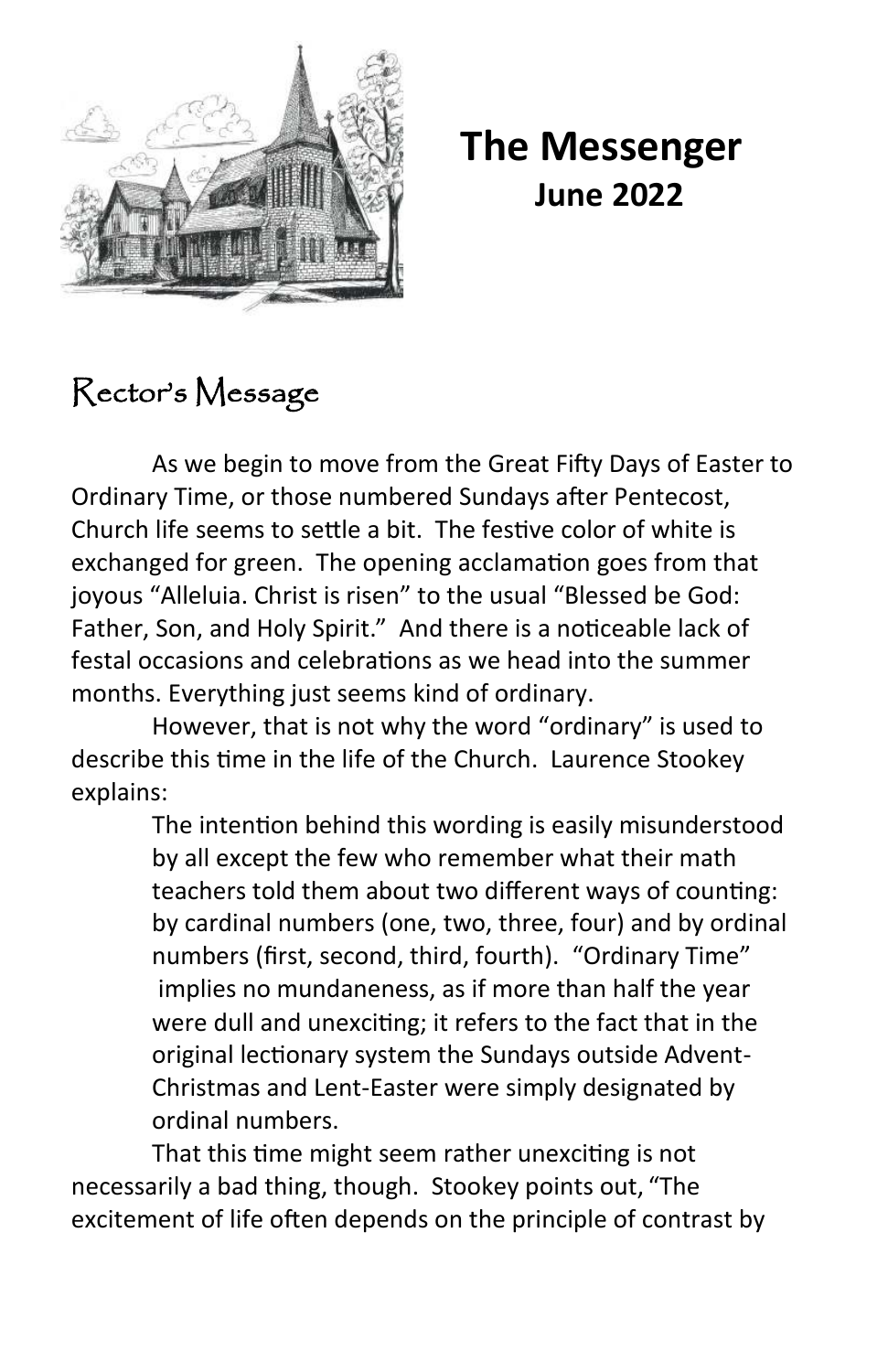alternation. If every evening at dinner time you are served a great banquet of fine foods in lavish surroundings, soon none of those events seem particularly exciting . . . So, too, in church." Theologically, though, we still celebrate the story of God's mighty acts of salvation, Christ's ministry in the world, and the hope of the Resurrection. We are, after all, an Easter people.

With that in mind, I would like to use the remainder of my letter to promote a small resurrection all our own in the life of Grace Church. Beginning this month, on Saturday, June  $18<sup>th</sup>$  at 8:00 a.m., I would like to resurrect the People of Grace Breakfast at Nine East downtown, which will be a recurring event every 3<sup>rd</sup> Saturday of the month. This was an enjoyable tradition of fellowship stewarded by our own dear Keith Chesterton. Shortly after his passing, the pandemic struck and we haven't held a breakfast together since.

I hope you are able to join me for breakfast at Nine East on June 18<sup>th</sup> at 8:00 a.m. The mood and conversation have traditionally been casual, though I will certainly entertain biblical, theological, or ecclesiastical topics. I simply ask that you allow me get at least one cup of coffee in my system first.

Blessings, Fr. Brian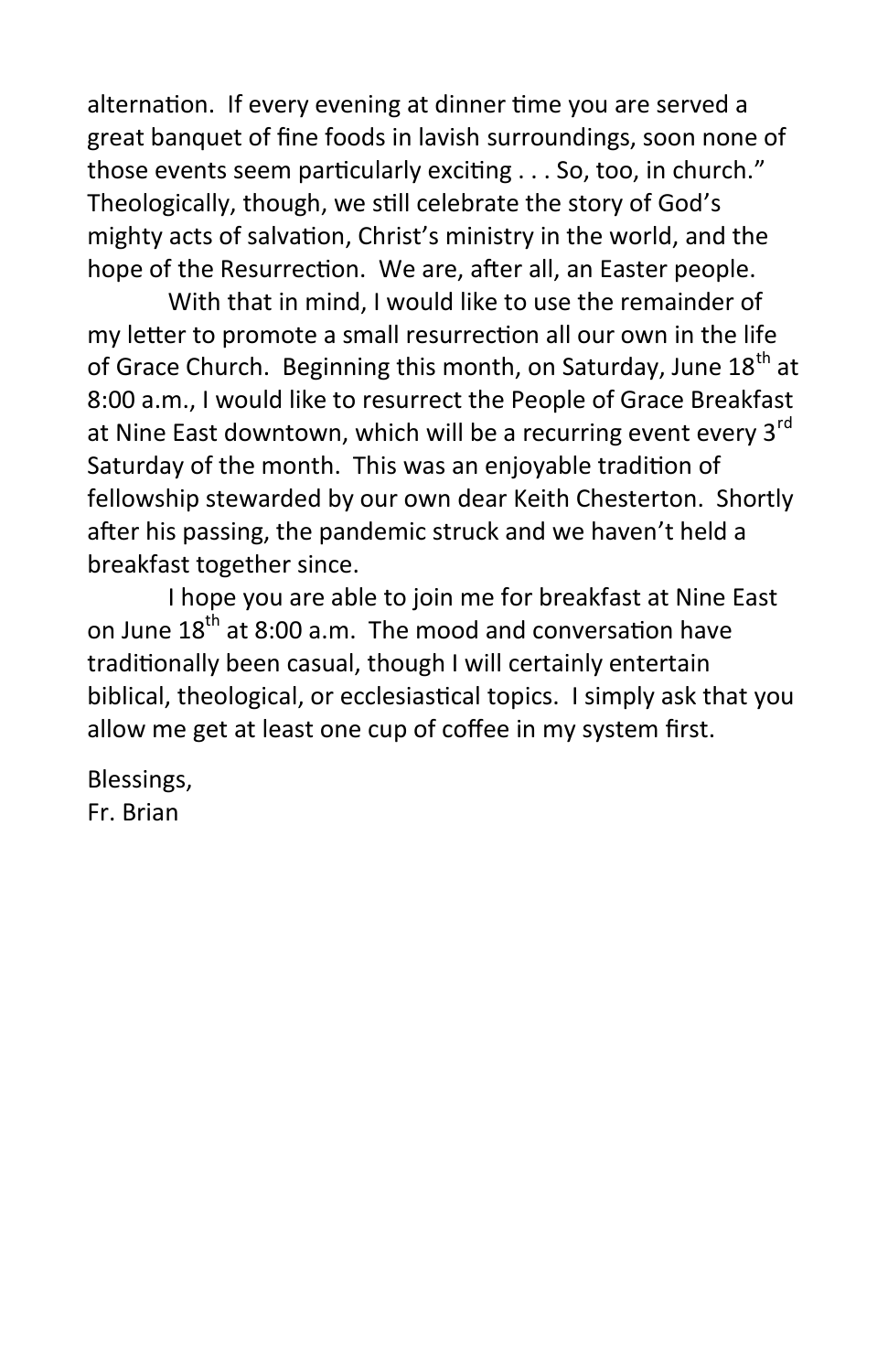## **Treasurer's Report**

Below is a summary of the revenue and expenses for the first 4 months of 2022.

| <b>Total Revenue</b>           | 2022<br>72,443 | 2021<br>105,911 | <b>Difference</b><br>(33, 468) | Percentage<br>Increase(Decrease)<br>(31.6%) |
|--------------------------------|----------------|-----------------|--------------------------------|---------------------------------------------|
| Expenses:                      |                |                 |                                |                                             |
| <b>Personnel Costs</b>         | 47,448         | 45,090          | 2,358                          |                                             |
| <b>Buildings &amp; Grounds</b> | 16,283         | 14,509          | 1,774                          |                                             |
| Diocese Pledge                 | 2,833          | 2,567           | 266                            |                                             |
| Other                          | 4,052          | 5,071           | (1,019)                        | 5.0%                                        |
| <b>Total Expenses</b>          | 70,616         | 67,237          | 3,379                          |                                             |
| Gain (Loss)                    | 1.827          | 38.674          | (36.847)                       | (95.3%)                                     |

The revenue for the first 4 months of 2022 is \$33,468 less than the first 4 months of 2021. However, the good news is that the pledge revenue for April 2022 was just \$902 less that the revenue for April 2021. I hope this is a good sign that our revenue will start to increase for the rest of the year.

If you recall I mentioned in last month's report that we had to transfer funds from our reserves to pay bills and payroll. If we had not made that transfer our checking account balance as of May 13 would have been \$13,250 overdrawn.

Our expenses for 2022 are up \$3,379 over last year. This is primarily driven by an increase in our required contribution into the rector pension fund and of course the increase in the cost of natural gas.

Our gain for 2022 (revenue over expenses) is only \$1,827 compared to gain last of \$38,674. This is driven by our lower revenue which hopefully is just a timing issue. If you have any question please contact me.

> Duane Price, Treasurer 815-233-0006 daprice@yahoo.com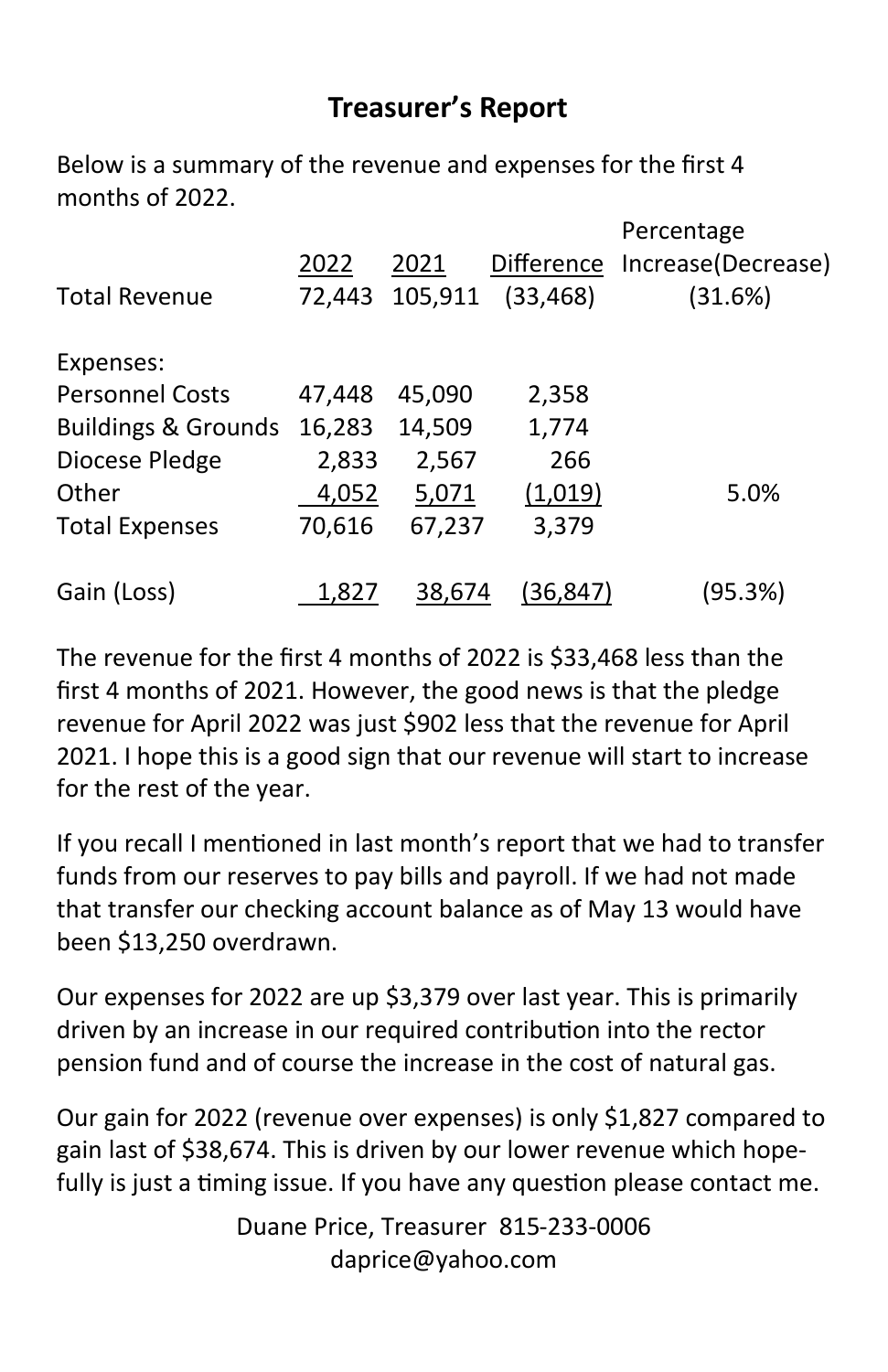## **Grace Community**

*ECW News* We had a great turnout for the last First Friday luncheon and look forward to seeing everyone at our next gathering: Friday, June 3rd at 11:30. Please bring your own lunch.

At the May meeting we voted to send \$500 to Episcopal Relief and Development to aid children throughout the world. This donation will be matched!

We discussed the upcoming Rummage Sale (July 8th and 9th). Please see the article in this newsletter which details the particulars. If you have questions, please contact Carol Price. She is heading up this event. Phyllis is chairing the publicity. We need your help during the sale!

Three ladies have volunteered to organize a Kitchen Shower for Grace Church! Linda Locascio, Gail Hunt, and Sue Norman are co-chairing this event. More information will be coming in a month or so.

Attention Giant Cookie Bakers: We will also be helping with the Eats and Beats Festival at the end of August.

On Sunday, June 26th, ECW will be providing the cake to celebrate Father Prall's 4th anniversary of his ordination to the priesthood. Please come and join in the celebration!

Peace and love, Connie B. 815-789-3181 [cburden43@gmail.com](mailto:cburden43@gmail.com)

*Building & Grounds Meeting* Wednesday, June 8th at 11:00am.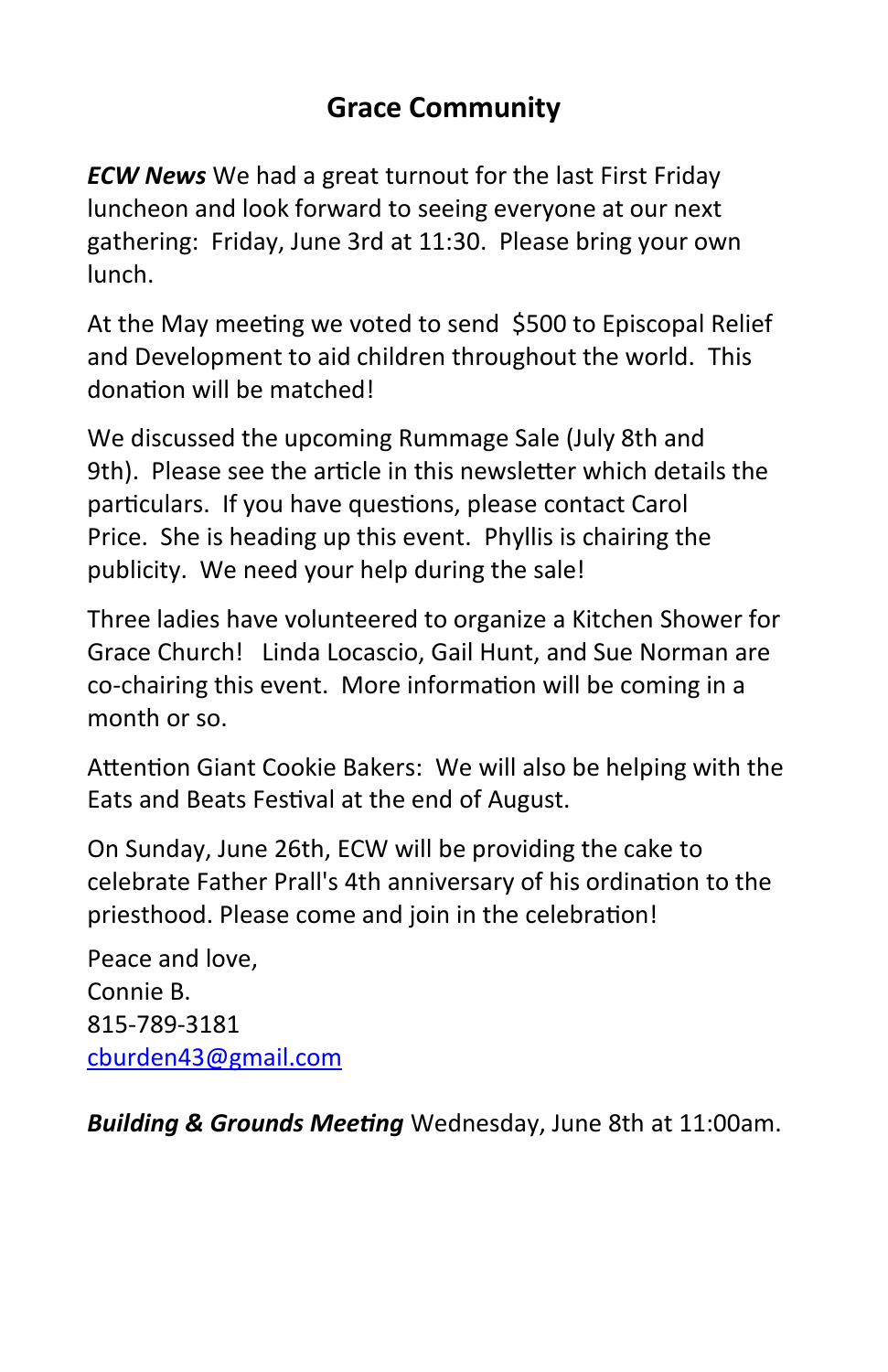*Vestry Meeting* Sunday, June 12th after the 9:00am service.

*People of Grace Breakfast* Saturday, June 18th - 8:00am at 9 East Coffee Shop.

*FACC*June's donation is canned carrots.

*On behalf of the Altar Guild and myself*, I would like to give a special thank you to Linda Locascio for taking on Grace's flower ministry. Each week, the altar flowers are offered to those celebrating birthdays or anniversaries, or brought to those who are unable to be with us in church. Linda has been coordinating that ministry since the return of flowers after Lent, and we couldn't be more grateful.

*Good News!!* The ECW Rummage Sale is coming. Put July 8th and 9th on your calendars as the dates for this sale. It will be open from 8:00am-2:00pm on Friday and 8:00am-12:00pm on Saturday.

Thursday the 7th will be the set up day and more hands to help means quick work and great fellowship. Start putting aside anything that needs a new home. Just be sure it is clean and ready to make someone's life better. I'll send reminders but maybe you won't need them.

Thanks, Phyllis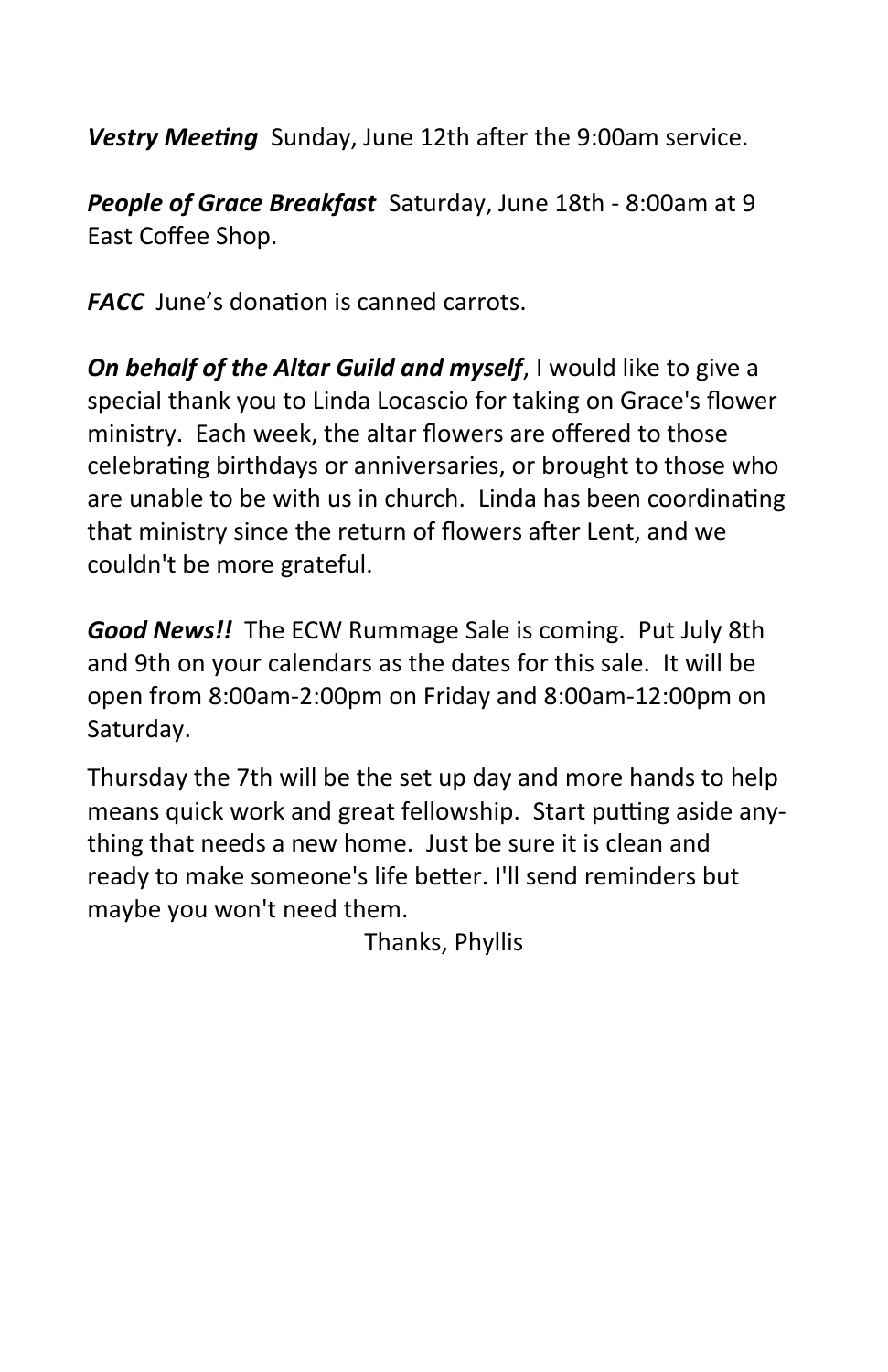## *Thoughts for Father's Day*

An unknown father who began to consider the example he should set for his children penned the following poem:

A careful man I ought to be; A little fellow follows me; I do not dare to go astray For fear he'll go the self same way.

I cannot once escape his eyes; Whate'er he sees me do, He tries — Like me, he says, he's going to be, The little chap who follows me.

He thinks that I am good and fine, Believes in every word of mine; The base in me he must not see, The little chap who follows me.



I must remember as I go, Through summer's sun and winter's snow, I'm building for the years to be, For a little fellow follows me.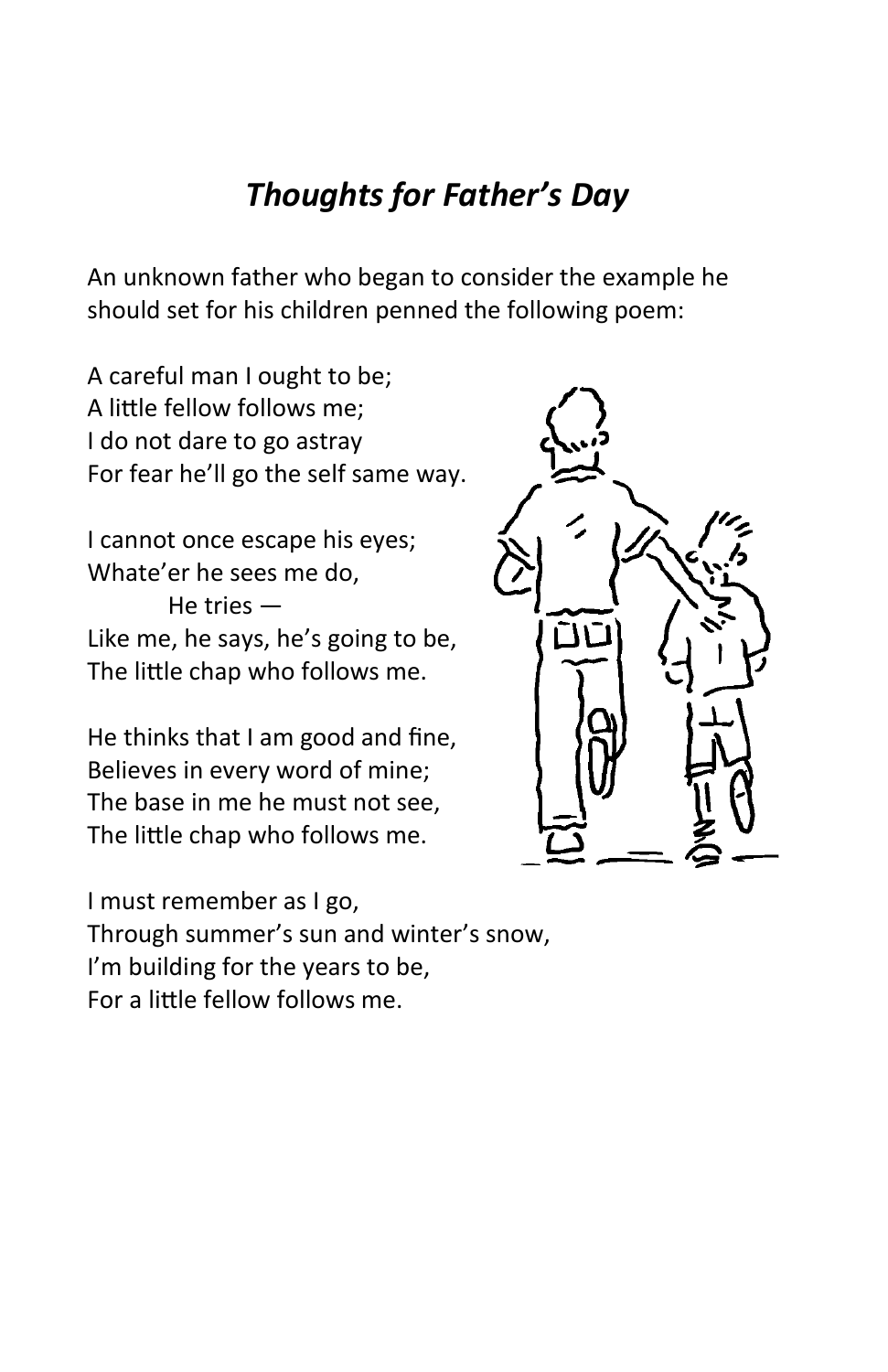

- 2nd Laura Watson
- 3rd Connie Olson
- 4th Colton Terpening
- 8th Kathryn Terpening
- 9th Candy Colby
- 10th Eden Helm
- 11th John Woodward Steve McMillen
- 13th Quinn Mitchell
- 13th Nicholas Smith
- 18th Mackenzie Francis
- 20th Ellen Prall
- 22nd Don Doak
- 23rd Rose Dreier
- 24th Jon Watson
- 30th John Burden
	- Joseph Graham
		- Jeff Francis



- 5th Glenn & Laurie Gungel
- 8th Duane & Carol Price
- 21st Lan & Rayma Pinney
- 22nd Bruce & Kathy Helm
- 24th Ralph & Sue Norman

**Deadline** for the July "Messenger" will be June 17th.